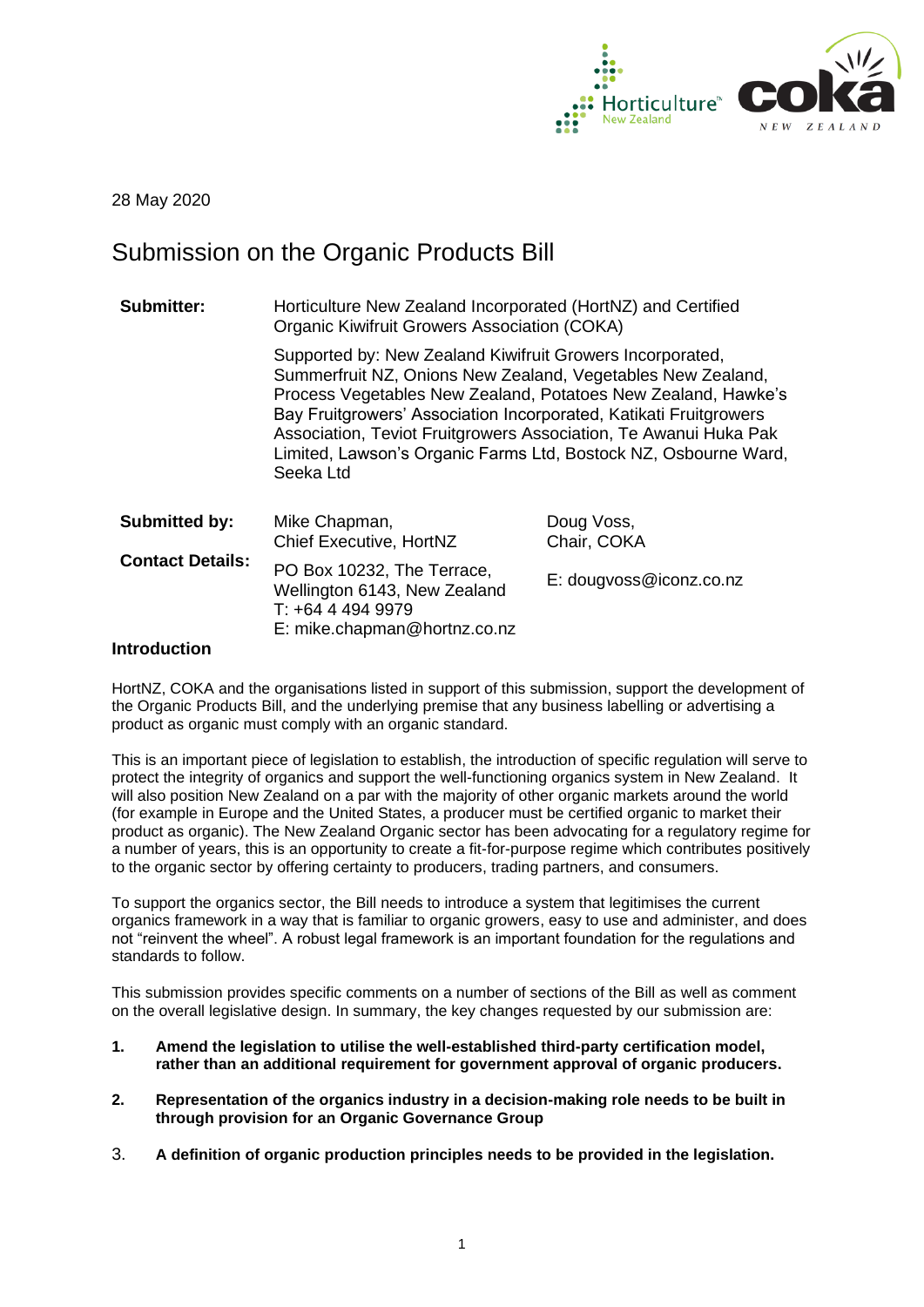# **Key Comments on the Bill**

**1. Amend the legislation to utilise the well-established third-party certification model, rather than an additional requirement for government approval of organic producers.**

The Bill currently before Select Committee delegates all decision making to the relevant ministry chief executive:

- For third party agencies: approval is required for every Recognised Agency and Recognised Person, the Bill enables these parties to assess producers before approval, and on an ongoing basis for compliance.
- For organic operators, they must be assessed by a Recognised Agency (akin to current thirdparty certification) and then apply for approval to the relevant Ministry, who must consider the assessment a Recognised Entity provides.

This creates a two-step approval process which is inefficient, unfamiliar to the sector, and will add additional cost.

#### **We seek that the Bill enables Recognised Agencies to approve (or certify) organic producers, in addition to their compliance role.**

The proposed process is overly complex because the relevant Ministry both approves the agency/person/class of person to be a Recognised Entity, and also each organic producer. In lieu of seeking approval from the relevant Ministry, we propose that organic producers would have to registered with that Ministry (to enable oversight, public register etc.) and that registration role delegated to the Recognised Agency<sup>1</sup>.

Approved third party agencies are the best placed (in terms of expertise and experience) to undertake the role of 'certification', with the necessary safeguards and process in the legislation/regulations to ensure integrity of certification, and enable the relevant ministry to maintain oversight over the system as a whole.

We disagree with the justification for government approval of every Recognising Entity and every organic producer that "*Restricting the decision making power to the relevant ministry only will better secure consumer confidence and protect New Zealand's trading reputation*". Review comments within the Regulatory Impact Assessment acknowledges that the approach is different to current practice, unfamiliar and unexpected, and that the impacts are not fully outlined (and will need to be informed by consultation).

The implementation approach in the Bill is more administratively complex, will cost organic producers more and the stated benefits (greater protection for New Zealand's trading reputation, increased confidence in claims for consumers, greater consistency in decision making) would in our view also be achieved under a well-designed certification model:

- Additional cost is inevitable through introducing an additional approval step, and cost recovery mechanisms of a more complex system (e.g. through a levy).
- Introducing a more complex system is inefficient, and will have no additional benefit.
- New Zealand already has an established organics market where large numbers of producers are operating under various internationally recognised organic standards, and already has successful trading relationships with a number of other countries.
- The current third party certification model has utilised existing organic technical rules administered by MPI to successfully facilitate trade into countries that have a government to government relationship.

The proposed approach will discourage active participation – which will be detrimental to the sector.

The current voluntary regime and most international organics regimes are based on third party certification of businesses – this is a well-tested and commonly used model. The Bill's proposed

 $1$  Similar to the role of NZGAP under the Food Act, whereby a business can give NZ GAP permission to register their business with MPI.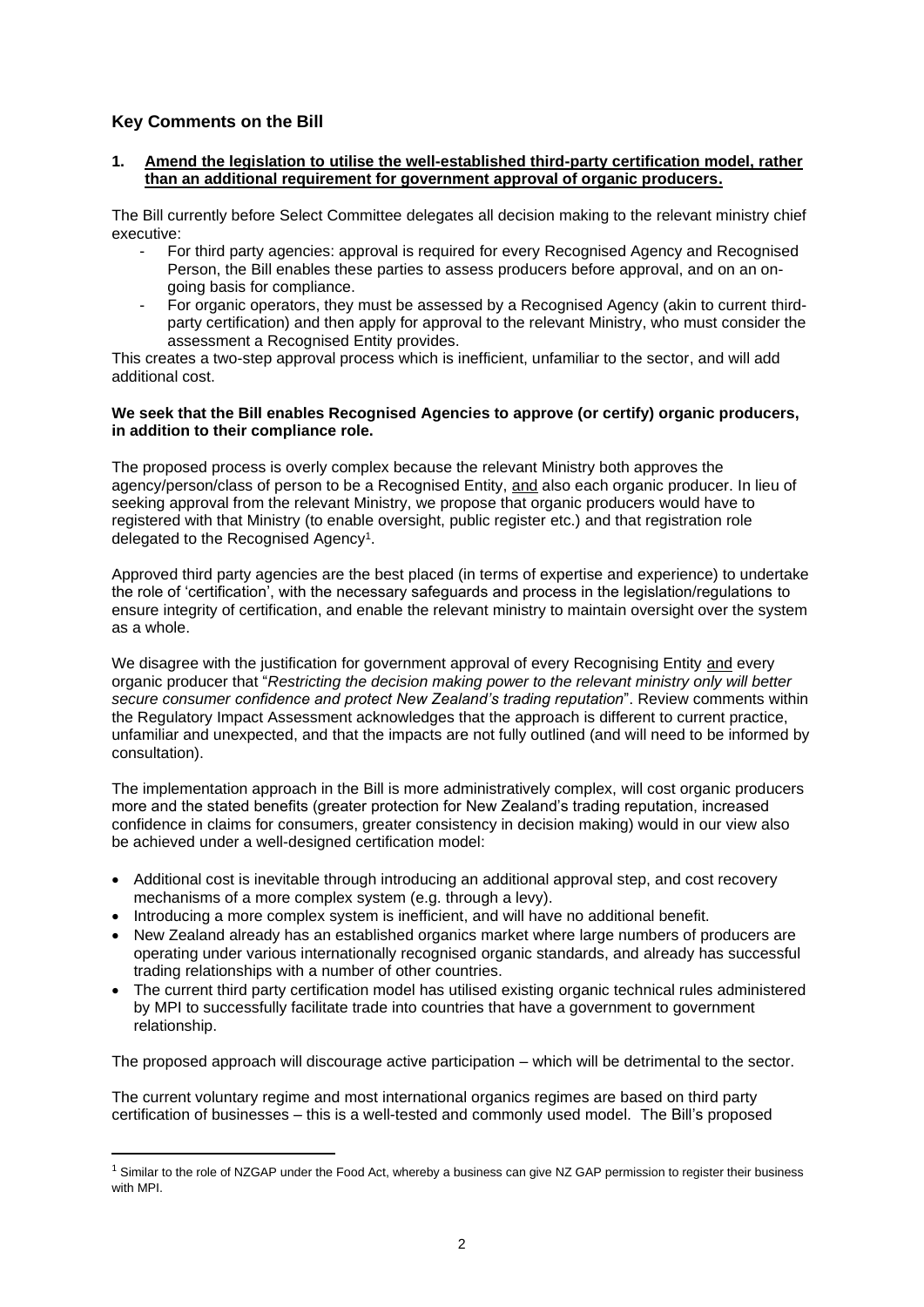approach is also dissimilar to other legislation in New Zealand, for example the Food Act, Animal Products Act and Wine Act, which require independent evaluation, registration and thereafter verification (by an independent body).

## **We also seek amendments to the way the Bill approves Recognised Entities.**

The Bill provides for Recognised Agencies, Recognised Persons and Recognised Class of Person (collectively termed Recognised Entities). It is important for the integrity and credibility of the system as a whole that 'Recognised Entities' are independent and uphold the organic standard. In the current system, organic certification is provided by reputable third-party agencies however organic certification is not mandatory, and the critical extra aspect that this Bill provides is the regulation of who can market/claim their product is organic.

Our key concerns with the proposed approach in the Bill are:

- The Bill requires that Recognised Agencies be approved, but also every individual as a Recognised Person – this is very costly and duplicative, and does not align with international practice.
- The Bill enables any person to apply for approval as a Recognised Person. The likelihood of an assessment being impartial and without vested interest is reduced when an individual is hired by a 'customer', as compared with an accredited third-party agency with management procedures in place. As quoted in ISO/IEC 10765<sup>2</sup>. "*The value of certification is the degree of confidence and trust that is established by an impartial and competent demonstration of fulfilment of specified requirements by a third party*".

We seek that the Bill only provides for the approval of Recognised Agencies, and that the Bill does not specify that each person within a Recognised Agency be approved as a Recognised Person.

While there may be some value in requiring new auditors (as individuals within a third-party agency) to be registered, this results in little benefit after the first year (however this practice results in significantly higher cost). ISO/IEC 17065 accreditation is international best practice in organics for third party certifying agencies and is referenced in most international organic standards and regulations. This International Standard specifies requirements which are intended to ensure that certification bodies operate certification schemes in a competent, consistent and impartial manner (for example, certified agencies have an impartially committee, certification decisions taken by a different person(s) from those who have carried out evaluation). ISO/IEC 17065 accreditation is given to agencies, not individuals.

The Bill enables regulations to be made prescribing matters in relation to applications for approval, recognition, or renewal of recognition; this enables further detail to be added as and retains the ability to require each individual to be recognised, if necessary. Clause 29 states that recognised entities are accountable to the relevant chief executive, this provides a necessary safeguard.

## **We wish to make the following recommendation(s):**

- a. Amend the process for approval of organic producers to enable the 'approval' decision to be delegated to the Recognised Entity – as per a prescribed process set out in regulations.
- b. Remove the requirement for an organic producer to seek approval from the relevant ministry.
- c. Require registration of organic producers with the relevant ministry (which would be actioned by the Recognised Agency).
- d. Amend the clauses that enable approval of Recognised Entities to enable recognition of thirdparty agencies only (Recognised Agencies), rather than individuals as a Recognised Person (acting as an independent, or the individuals within the Recognised Agency).
- e. Retain the ability for Recognised Agencies to undertake ongoing compliance as per a prescribed process set in regulations.

<sup>&</sup>lt;sup>2</sup> ISO/IEC 17065:2012 Conformity assessment - Requirements for bodies certifying products, processes and services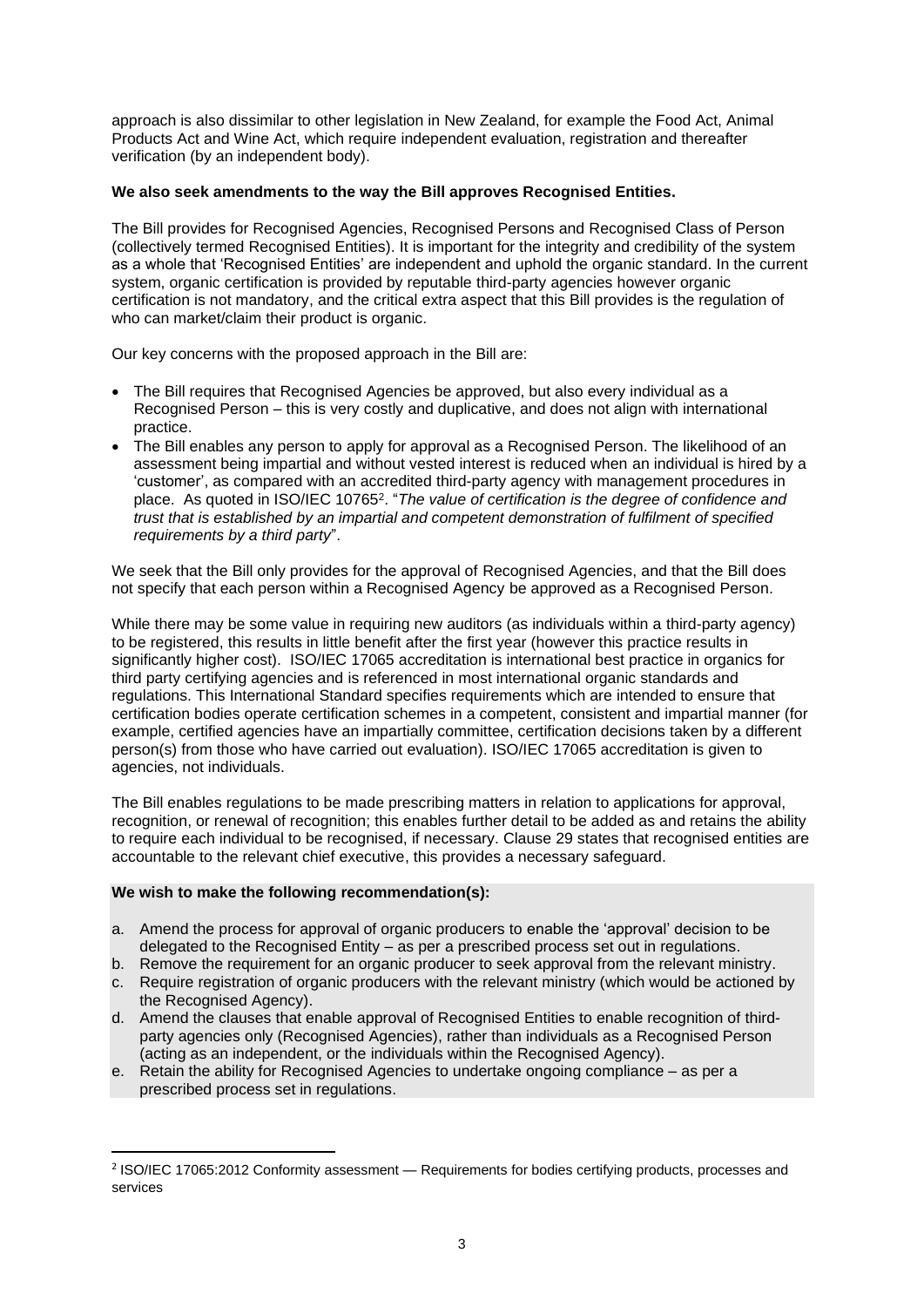#### **2. Representation of the organics industry in a decision-making role needs to be built in through provision for an Organic Governance Group**

New Zealand already has growing organic sector, with established standards<sup>3</sup> which enable organic certification. It is important that the regime established by this legislation builds on the existing expertise and experience within the organic sector.

Before making regulations, which prescribe an organic standard, the Minister must be satisfied that:

- *a) there is a demand from the relevant sector to develop the standard; and*
- *b) the sector has the competence and capacity required to assist in the development of the standard; and*
- *c) making the standard will meet the purpose of this Act; and*
- d) *there has been consultation with the persons and organisations that the Minister considers appropriate*.

For other regulations, the relevant Minister must be satisfied "*that there has been consultation with the persons and organisations that the Minister considers appropriate, unless the regulation is making an amendment that the Minister considers to be minor or technical in nature*".

While we support these provisions, we consider it important to establish within the Bill a representative decision-making body (termed Organic Governance Group in this submission) that would have a role in the oversight of the scheme and the development of organic standards, regulations made under the Bill and the review of any regulations or standards. It is crucial for the long-term success of the regime that the organic sector is provided a voice, that is akin to a decisionmaking body (as opposed to an advisory function). This would also provide a formalised communication channel between the sector and the relevant ministry (or ministries), providing a twoway feedback loop.

It is important that this group include people who understand the regulation and standard; it is also crucial that producers are included. The Group needs to be able to adapt to the technical requirements of various regulations/processes and market/growing conditions.

In our view, this is important not only to ensure that the framework established through regulations is fit-for-purpose with industry buy-in, but also to respond to real-time implementation issues, such as overseas market access issues or on-the ground issues, through an agile and collaborative process.

Members of the group could be appointed by the relevant Minister, with sector input. The Terms of Reference, along with a proposed structure and operational guidelines for the Group/Board could be consulted on during the consultation phase for regulation under the Act.

# **We wish to make the following recommendation(s):**

f. Include in the Bill, provisions requiring an Organics Governance Group be established, consisting of representatives of the organics sector. Provide this group with a decision-making role, alongside the relevant ministry, on regulations (including organic standards) made under the Bill, review of regulations (or Act itself) and as a vehicle to raise and response to implementation issues.

# **3. A definition of organic production principles needs to be provided in the legislation**

The Bill does not provide a definition of 'organic'. It instead provides for the setting of organic standards in relation to products, or classes of products (as therefore organic is defined by the what the relevant product standard requires).

The 2018 discussion document acknowledged that "*The absence of a single definition means businesses and consumers lack certainty about whether products meet their expectations of 'organic'*". A definition is needed to clearly signal the principles which are the foundation of organics.

<sup>&</sup>lt;sup>3</sup> For example, the current OOAP technical standard and voluntary standards set by BioGro, Assure Quality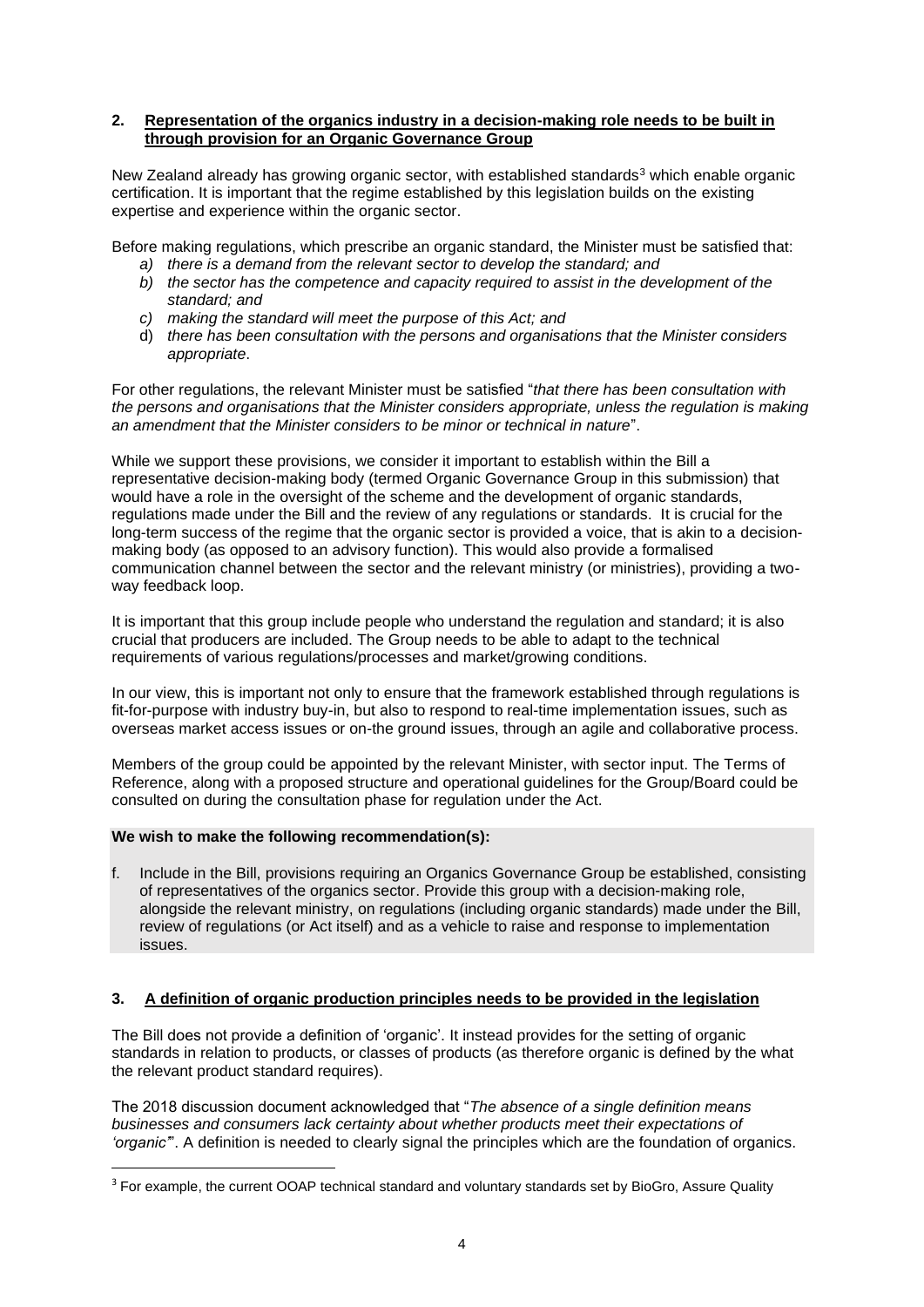While the detail (with regards to the production process in the context of the product will be in the regulations), this submission calls for overarching principles of organic production to be included as part of the legislation to provide the necessary context to the meaning the word "organic". In our view this is important because an organic product is more about the production process which is used, rather than just the qualities of the end product.

There are several instances where the definition can be open to interpretation. Most overseas comparisons explicitly state definitions clearly, and so do other pieces of legislation (for example, the Food Act). We acknowledge that there is no case law in New Zealand defining organic and consider that it would beneficial to provide within the legislation some principles of what "organic" means in order to assist with interpretation.

## **We wish to make the following recommendation(s):**

g. Include in the Bill, a new clause or definition for principles of organic production, as follows<sup>4</sup>:

*"Principles of organic production: Organic products result from a production system that sustains and regenerates the health of soils (or water in the case of aquaculture), ecosystems, and people. It relies on ecological processes, biodiversity, and cycles adapted to local conditions, rather than the use of inputs with adverse effects.*

For the purpose of this Bill, a product is organic if it is produced in a way that meets the national *organic standard, under regulation created under this Bill."*

# **Additional Commentary**

#### **4. Terminology in the bill**

The Bill introduces terminology which differs to that in the current organic sector. This creates unnecessary unfamiliarity and complexity for operators.

#### **We wish to make the following recommendation(s):**

h. The Bill reflects terms currently used by the organic sector:

- Certification, rather than approval.
- Non-compliance notices (Minor and Major) and corrective action requests, rather than improvement notice.
- Auditor, rather than verifier.

## **5. National mark**

Clause 18 provides for the use of a national mark. It is acknowledged that the Bill clearly enables regulations to be set regarding the use of the national mark (including prescribing the nature and form of the mark, the class of operators who may use the mark and the requirement and restriction on its use – as per Clause 107(d)). However, the actual mechanics of how the national mark would operate appear to be vague and require more explanation.

An organic mark/logo is a key communication tool, that is closely linked to the purpose of the Bill (specifically *(a) increase consumer confidence in purchasing organic products*). It is important to ensure a robust system is in place to ensure both the integrity of a national mark, and to enhance consumer perception.

The Bill appears to enable the use of a national mark to be mandatory or voluntary (with regulations to set out the requirements and restrictions on use – i.e. the regulations could make use of a national mark mandatory for an organic product meeting the organic standard).

<sup>4</sup> Based on the IFOAM definition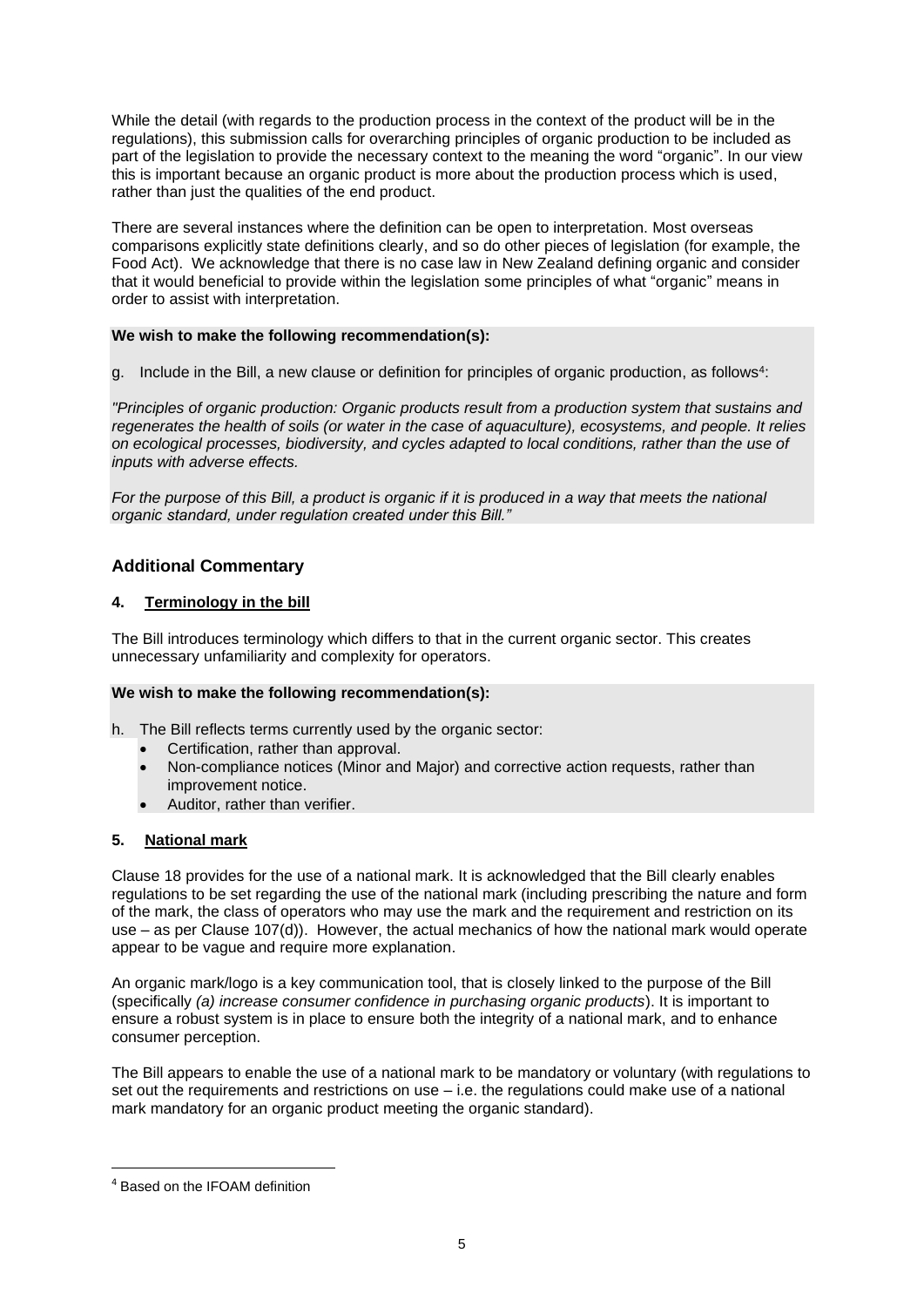To ensure consistency we consider it important to have one agency 'administer' the national mark (despite the Bill enabling multiple ministries to promulgate organics standards), and that this be set out in the Bill.

# **We wish to make the following recommendation(s):**

- i. Whether in the Bill or subsequent regulations, it will be important to specify:
	- The administration of the National Mark by the Organic Governance Group.
	- The requirements for use domestically, and for organic exports.
	- Whether the use of the National Mark is mandatory, or voluntary.

## **6. Imports and exports**

Clause 45 enables a relevant chief executive may, by notice, approve a foreign organic products regime for products or a class of products described as organic products that are imported into New Zealand, provided 'equivalent or similar outcomes' to organic product regime and that it is 'consistent with purpose of the Act'.

The preface of the Bill states that organic standards would apply to any product sold, labelled, or represented as organic whether imported, domestically produced and sold, or exported. There is potential for an 'grey area' for imported pre-packaged products labelled organic.

Under Clause 8, a person must not describe a product to which an organic standard relates as an organic product unless the product complies with the standard. Under Clause 10(2)(c), a retailer who sells pre-packaged organic products (with packaging intact) does not need to be approved as an operator. Clause 45 states that despite section  $10(2)(c)$ , a retailer selling products that the retailer has imported and that are described as organic products in the circumstances set out in that paragraph must be approved as an importer.

Clause 47 provides for official assurances to be issued on application. An organic assurance does not seem necessary if an organic product meets the organic standard as certified by a Recognised Agency. We seek clarification that this is not a requirement.

The detail within the Bill on equivalency agreements is relatively brief, however these provisions will be important to the overall functioning of the regime.

## **We wish to make the following recommendation(s):**

- j. Amend Part 3 (Imports and Exports) to clearly state the requirement that imported product (whether pre-packaged or not) to which an organic standard relates must be approved via clause 45, otherwise it may not be labelled organic.
- k. Clarify that if an organic product meets the organic standard (and is certified by a Recognised Agency) an official assurance is not required.
- l. Whether in the Bill or subsequent regulations, it will be important to specify:
	- How trade will continue whilst national equivalency agreements are being negotiated and implemented.
	- What the verification procedures will be once regulation is implemented for unregulated markets looking to export to New Zealand, and who will control this process.
	- Risk mitigation procedures for these changes to ensure international trade is not adversely affected.

## **7. Cost recovery**

A concern amongst the sector is that the Bill (and regime it provides for) will increase the costs of being organic, and the resulting detrimental impact this will likely have for producers in the sector.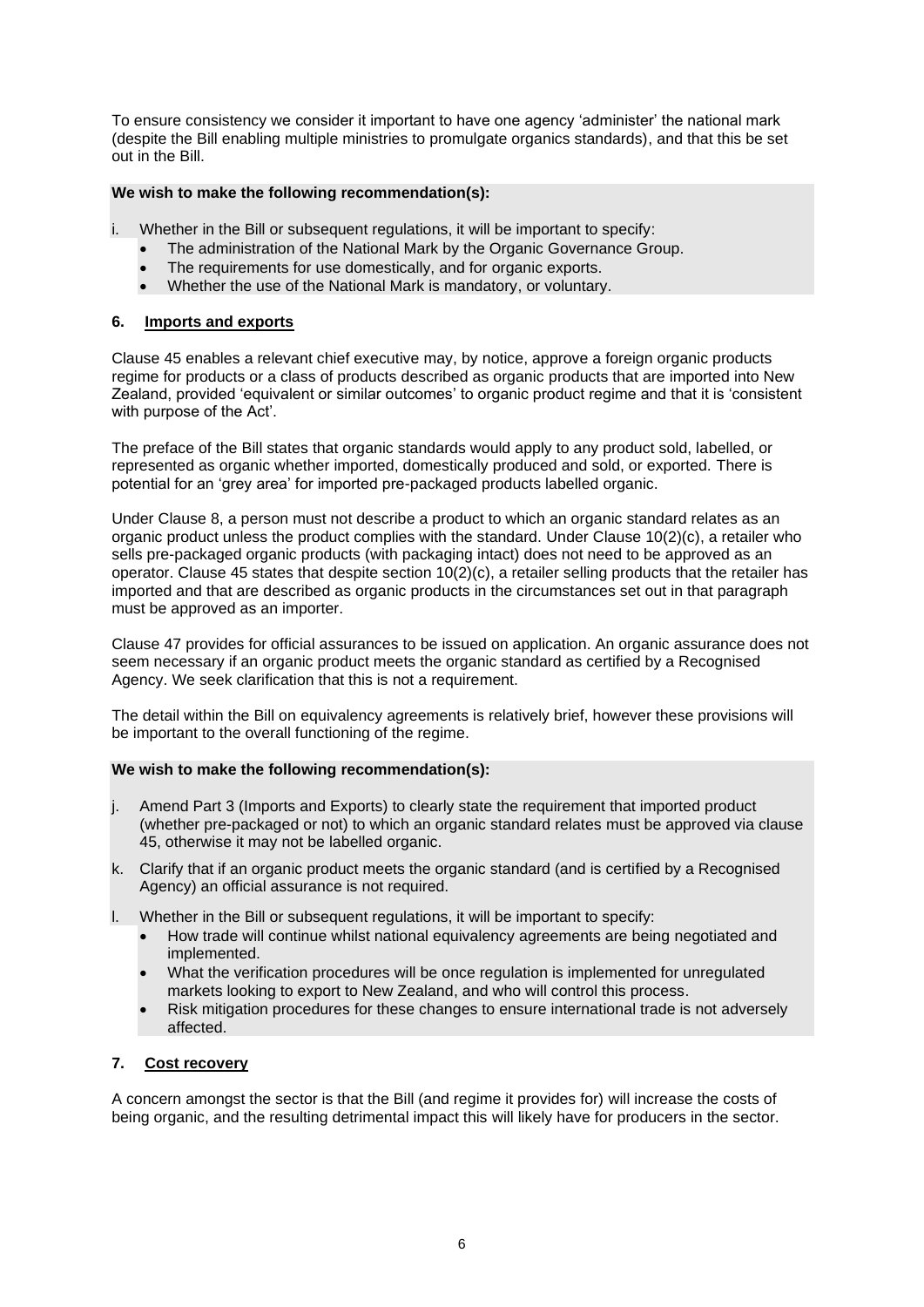It is acknowledged that the Bill does not introduce any fees, levies, or other cost recovery mechanism, but rather enables regulations to be set to enable costs to be recovered using a range of methods based on a principles-based framework.

While it is accepted that there is a degree of cost involved in the system (and the principle of cost recovery), it is important that the costs faced by Recognised Agencies and organic producers is fair, reasonable, and proportionate. Any additional costs within the system need to be sufficiently justified in terms of the benefits that are delivered to the sector.

Currently there is a levy on export products to recover the costs of the OOAP. Two types of levies are empowered in the Bill; a levy imposed through regulation payable to the relevant chief executive, and a commodity levy under the Commodity Levies Act 1990. There is concern amongst the sector of the additional costs the scheme could result in, noting that organic producers already pay one or more levies on their products. The current commodity levy already funds activities that support organic operations; although we would support a separate targeted organic levy (should this be sought by the sector).

We seek that the approach to cost-recovery is kept simple – and preferably paid at the point of certification/registration, rather than through a number of means (e.g. levies), which would distinguish between the cost/benefits of the scheme for exports compared with goods for domestic sale. This approach would be simpler from an administrative perspective, and align more closely with the benefits obtained from administration of the scheme.

To enhance transparency, we propose that a report detailing the cost recovery review is made publicly available on the relevant ministry's website.

#### **We wish to make the following recommendation(s):**

- m. Include in the Bill, expression that the costs to operate the regime will be apportioned to all domestic and export organic sales.
- n. Include a form of benchmarking of the total fees an operator is subjected to, in comparison to our organic trading partners who have had organic regulations in for many years.
- o. Provide greater transparency on fees, levies, or charges within a cost recovery structure.
- p. Remove the 'two-step' duplicated approval process and instead use a system similar to the current certification model (as discussed above).
- q. Provide additional detail as to what needs to be considered in the three yearly cost reviews in order to ensure the reviews are robust:
	- Assessment against cost recovery principles
	- Consider cost recovery practices in other jurisdictions
	- Consider the implication of cost recovery regime on international competitiveness
- r. Ensure the approach to cost recovery set out in regulations is simple, and preferably that fees or charges are paid at the point of registration (certification).
- s. Include a clause that required the relevant ministry to publish on their website a report detailing the cost recovery review for each period.

## **8. Exemptions**

We seek that there no exemptions to the requirements to meet or be approved under the standard (with the exception of clause 113), but that the allowance for exemptions from fees and charges are retained.

The following exemptions are currently in, or enabled within, the Bill:

- Exceptions from fees and charges (clauses 38, 107, 11)
- Exemptions from requirement to be approved (clauses 108, 112)
- Exemptions relating to exports/exporters (clause 113 for certain operators or products and exception from an export requirement, for research and development, trade sample, personal or non-commercial use by the person travelling with the consignment, consumption during transit by passenger or crew on a vessel or aircraft leaving NZ).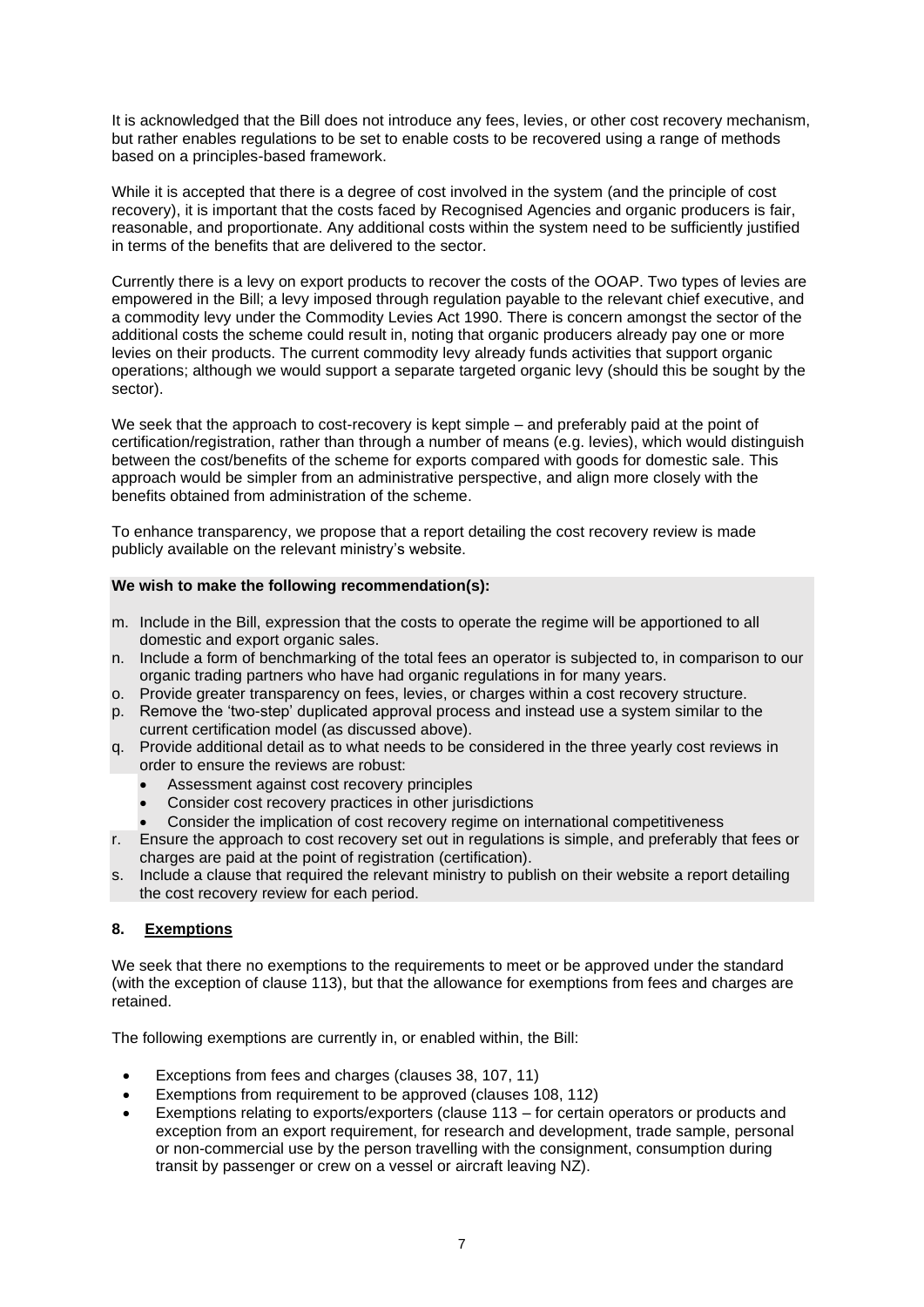• Exemptions from the standard itself (clause 50 - for certain products intended for export, on recommendation of the Minister).

Building in exceptions within the Bill risks undermining the integrity of the regime, and the overall purpose of the Bill. In our view, setting thresholds for exemptions (e.g. based on revenue) would likely be an arbitrary exercise that could result in perverse outcomes. Exemptions to approval, as can be provided through regulations as the Bill is drafted, run the risk of undermining confidence that organic standards are being adhered to.

To better achieve the purposes of the Bill, the use of exemptions should be avoided and instead other means can be used to assist smaller producers.

While we acknowledge the need to provide for farm gate or very small producers, this can be better facilitated by consideration of how costs can be managed, including:

- Amending the framework, as sought in this submission, to prevent increasing costs as a result of duplication. The cost of certification (from the third-party agency) generally has a minimum fee, but is scaled to the size of the production.
- Retaining fee and charges exemptions which provide an alternative means of managing cost implications.
- Retain (or provide for) the ability to have Participatory Guarantee Schemes (PGS) within the Bill or regulations to provide options for small producers supplying the domestic market, provided there is a robust process to ensure integrity of the national standard is not compromised.

## **We wish to make the following recommendation(s):**

- t. Retain exemptions from fees and charges (clauses 38, 107, 111).
- u. Remove exemptions from the requirement to be approved under the Bill (clauses 108 and 112).
- v. Remove the exemption from compliance with the standard (clause 50), but retain clause 113 which applied to very limited and specific circumstances.

#### **9. Regulation making powers**

#### *Sector involvement in developing an Organic standard*

The organics sector in New Zealand is currently mostly certified to various internationally recognised standards, and we propose that this part of the existing system needs to be acknowledged and encompassed into the process of developing a national standard. To ensure that standards are practical, fit-for-purpose, and meet the demands of the organic sector (domestic and international), it is important that the organic sector has a greater role than currently expressed in the Bill. To achieve this, we seek the Organic Governance Group (discussed above – refer to recommendation 6) has a role in the creation and review of organic standards.

#### *Principles of an organic standard regulation*

Clause 105 lists what an organic standard may set out from a practical perspective, however we think there is value in also setting out principles of what organic regulations/standards will achieve. For example, the draft regulations circulated include the statement "… we have evaluated the proposals against what we think the proposed regulations should achieve"; these matters could be set out at a high-level within this clause to be clear on the intent of regulations (keeping in mind, there needs to be the ability to respond to change over time).

## *Transitional provisions*

There is no reference to transition provisions in the Bill (presumably these would be in regulations), and it is very important to the functioning of the organics sector that such provisions are given appropriate consideration. Transitional provisions will be particularly important to stock which has a long-shelf life, and in relation to inputs, which may already be sourced prior to organic standards coming into force. Insufficient consideration on transitional provisions could have significant impacts on organic producers in the interim period. Transitional provisions should also take into account that numerous organic producers are already certified organic.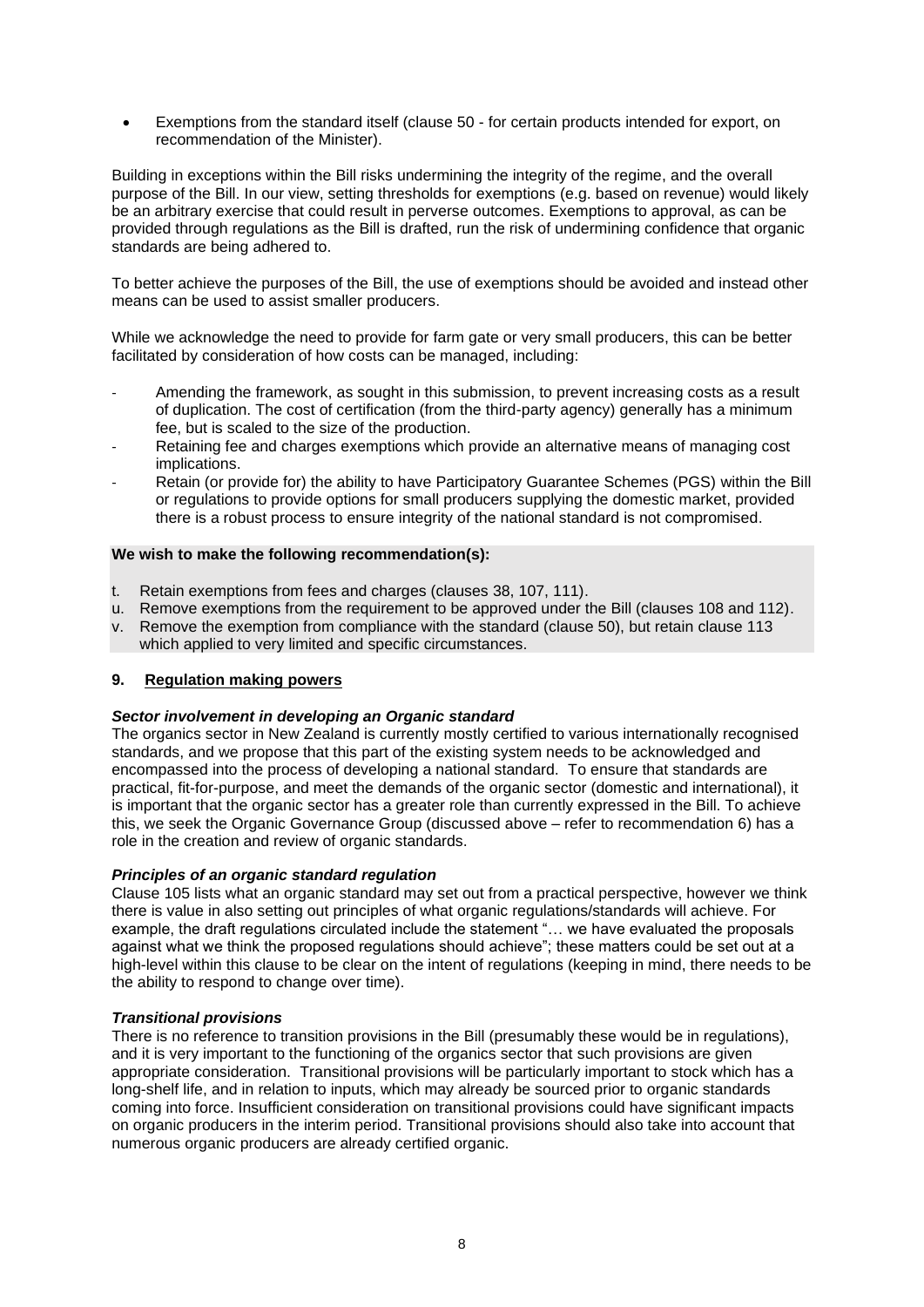#### *Input approvals*

There is no indication within the Organic Products Bill of how inputs for organics will be addressed. It is important that there is an efficient, clear and flexible pathway for input approvals. We suggest that this role should sit collectively with the Recognised Agencies and the Organic Governance Group as they are best placed to make efficient assessments, and because input approvals/updates will need to occur more frequently than the organic standard. We seek that the provisions in the Bill about the promulgation of an organic standard, signals that the standard will set out the processes that will apply.

## *Requirement for review of organic standard(s)*

The Bill provides no indication that there will be a set review for Organic Standards once implemented. Provision of regular review is important to ensure the system remains fit-for-purpose and we are not 'left behind' compared with international regimes. This would assist with meeting the purpose of the Bill.

We also note that there are a number of regulations that need to be in place (in addition to an organic standard) for the system to work smoothly – it is important that before a standard is introduced (and then is mandatory) that the necessary framework is in place.

#### **We wish to make the following recommendation(s):**

- w. Include a role for representative organic sector group (Organic Governance Group as discussed above) in developing organic standards.
- x. Amend Clause 105 to include principles of what regulation should achieve:

*(x) In determining the content of an organic standard, the following should be taken into account, as far as is reasonably practical in achieving the purpose of the Act ensure that:*

- *a) the regulatory regime is simple to understand and administer;*
- *b) the regime has flexibility; and*
- *c) costs to businesses and consumers are proportionate to the overall benefits*
- *d) the organic standard is consistent with the principles of organic production*
- *e) current organic standards are taken into account*

y. Include the following sub clauses on clause 105 (2)

*x) transitional provisions that apply when the organic standard is introduced*

 *x) the process for approval of inputs by Recognised Agencies and the Organic Governance Group.*

z. Amend the Bill to insert a new clause 105A – Review of organic standards, which stipulates that the organic standard must be reviewed at least once in every 5-year period occurring since the original setting of, or latest change to, the organic standard, and that the review should include the Organics Governance Group, and consultation with the industry.

## **10. Enforcement role - issuing an improvement notice**

We support the approach whereby enforcement sits with the relevant Ministry, but compliance/verification with Recognised Agencies. However, we propose that Recognised Agencies would be better placed to issue 'improvement notices' (minor non-compliance notices requiring corrective action) provided for under clause 67, with a requirement for the Recognises Agency to notify the relevant Ministry of any improvement notices (major non-compliance notices) and action taken. Any further action (if required) would then sit with the relevant ministry.

Enabling warrantless entry by an organic products officer seems unnecessary due to the nature of this Bill; there should be a process in place and a reasonable reason to do so. Entry on to a producer's property may otherwise pose health and safety risks, if the necessary processes have not been followed.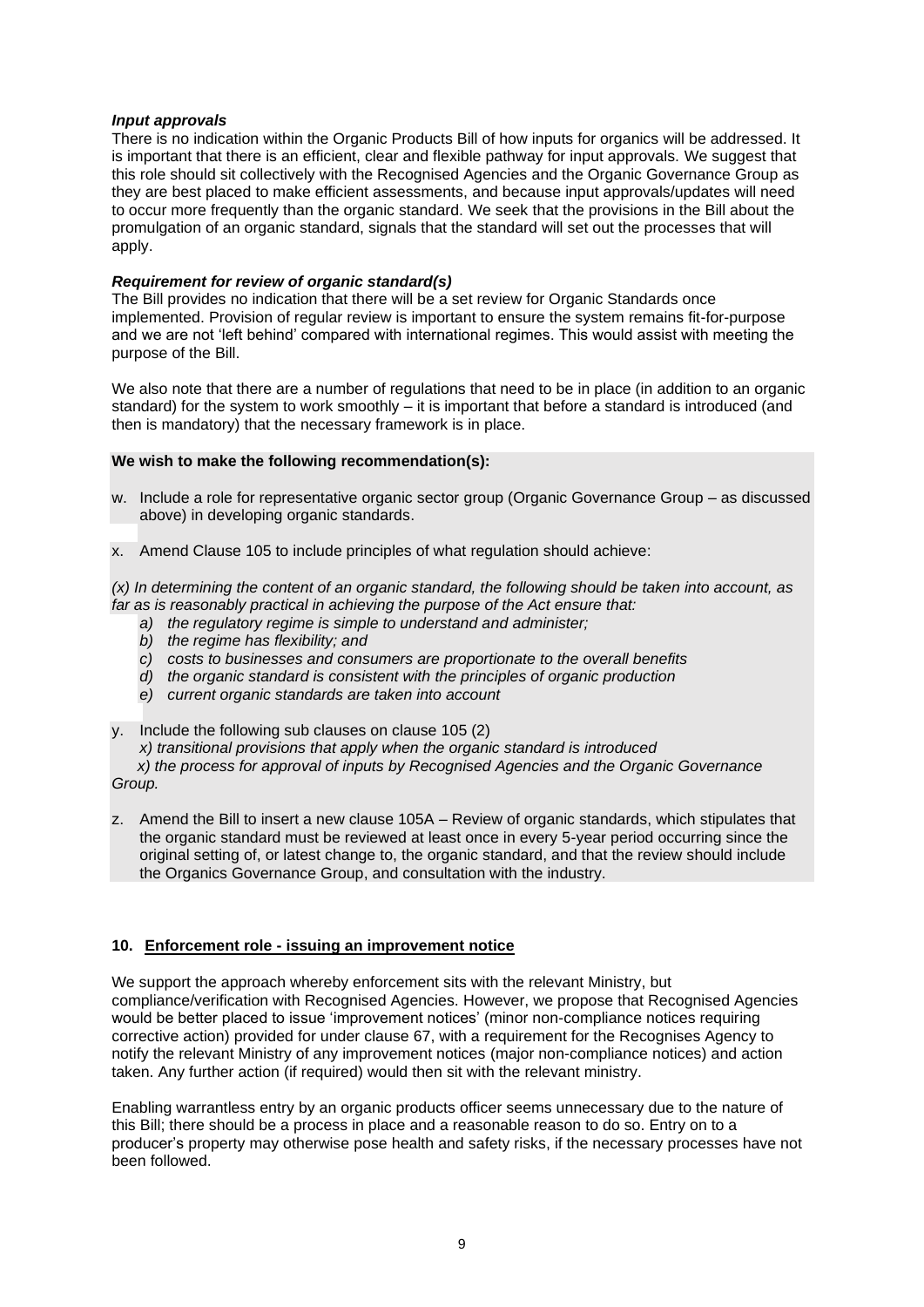#### **We wish to make the following recommendation(s):**

- aa. Amend Clause to ensure that a process is followed and that entry of an organic products officer is associated with reasonable suspicion of major non-compliance.
- bb. Amend Clause 67, to provide Recognised Agencies the ability to issue improvement notices (minor and major non-compliance notices) (with regard to meeting an organic standard), with a requirement to notify the relevant Ministry in the situation where major non-compliance has been identified.

## **11. Other comments and clarification sought:**

**Information on the public register –** Clause 39 and 40 sets out the information to be provided on the public register in relation to each operator and recognised entity. There will be cases where an organic producer has both organic and non-organic product lines. In order to provide the consumer confidence and clarity what products are organic, the public register should include specific reference to organic product lines (particularly where the producer also has produces non-organic products).

**Incorporation by reference** – Clause 114 provides for the incorporation of material by reference (in regulations and notices). Clarification is sought on the process that applied when there is amendment to, or replacement of, material incorporated by reference.

**Information protection** – There are a number of clauses within the Bill which enable the relevant chief executive to request information from an organic producer. It is important to ensure that this information is held securely, and not used or stored for any other purpose (particularly commercial sensitive information).

**Recognition without application** – Clause 22 enables a relevant chief executive to recognise relevant Ministry and Personnel as a Recognised Agency or person, without application. We seek clarification on what grounds Ministry and Personnel can obtain such privilege, and the accountability for such decisions.

**Unlawful activity procedures** - There is no indication in the Bill of precautionary procedures, whereby organic operators abuse the certification process. Examples of this would include:

- An operator losing certification due to non-compliancy, then approaching an opposing verifier to obtain certification elsewhere. Regulations could address this by providing guidelines/timeframes around this.
- An operator losing certification and operating under a different business name.

Ensuring these instances are provided for will assist within protection of the consumer and achieving this purpose of the Bill (to increase consider confidence in purchasing organic products). One means of assisting could be having a register of enforcement proceedings (excluding minor noncompliances) under the Bill/Act.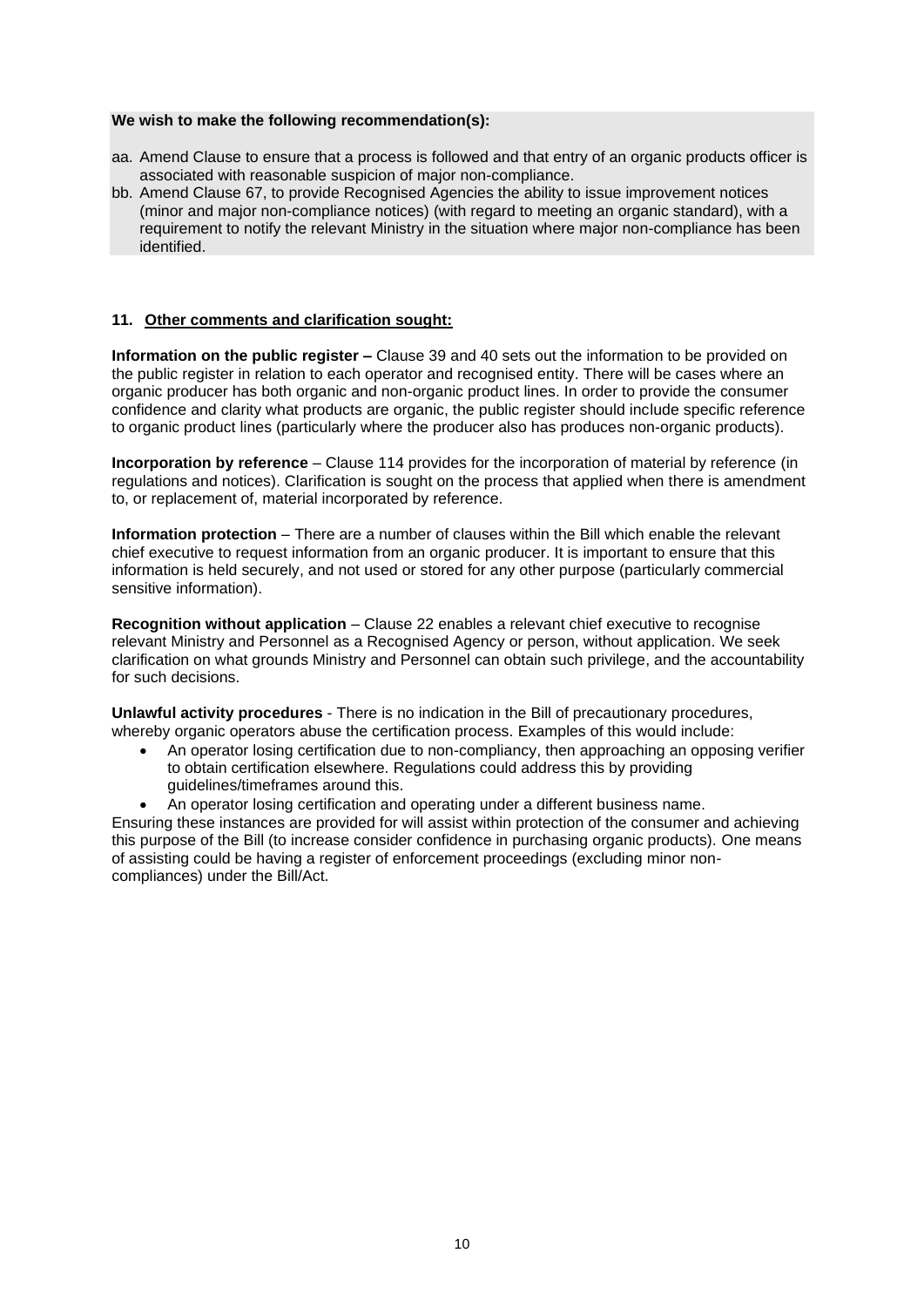# **Summary of changes sought to the Organic Products Bill**

| <b>CLAUSE</b>                                                                       | <b>COMMENT</b>                                                                                                                                                                                                                                                                                                                                                              | WE MAKE THE FOLLOWING RECOMMENDATION(S):                                                                                                                                                                                                                                                                                                                |
|-------------------------------------------------------------------------------------|-----------------------------------------------------------------------------------------------------------------------------------------------------------------------------------------------------------------------------------------------------------------------------------------------------------------------------------------------------------------------------|---------------------------------------------------------------------------------------------------------------------------------------------------------------------------------------------------------------------------------------------------------------------------------------------------------------------------------------------------------|
| PART <sub>1</sub>                                                                   |                                                                                                                                                                                                                                                                                                                                                                             |                                                                                                                                                                                                                                                                                                                                                         |
| 3 - Purpose                                                                         | We support the purpose of the Bill, however there is a focus<br>on products, as opposed to organic production. Following a<br>certain production process is a key element of organics (and<br>defines what is considered organic).<br>Including a definition for organic will ensure that the integrity<br>of the fundamental principles of 'what is organic' is protected. | Retain the purpose of the Bill, but include principles of organic production<br>in the Bill.                                                                                                                                                                                                                                                            |
| 5 - Interpretation                                                                  | As above - we seek that a definition for 'organic' is included,<br>so that principles of organics are clear.                                                                                                                                                                                                                                                                | Insert a definition for principles of organic production in Clause 5 (or as<br>a new clause) to recognise that a product is organic by virtue of the way in<br>which it was produced.<br>"Principles of organic production: Organic products result from a production<br>system that sustains and regenerates the health of soils (or water in the case |
|                                                                                     |                                                                                                                                                                                                                                                                                                                                                                             | of aquaculture), ecosystems, and people. It relies on ecological processes,<br>biodiversity, and cycles adapted to local conditions, rather than the use of<br>inputs with adverse effects.                                                                                                                                                             |
|                                                                                     |                                                                                                                                                                                                                                                                                                                                                                             | For the purpose of this Bill, a product is organic if it is produced in a way that<br>meets the national organic standard, under regulation created under this Bill."                                                                                                                                                                                   |
| PART <sub>2</sub>                                                                   |                                                                                                                                                                                                                                                                                                                                                                             |                                                                                                                                                                                                                                                                                                                                                         |
| 8 - Restriction on<br>describing product as<br>organic product                      | Support the premise of the legislation, that to use 'organic' the<br>national organic standard must be met. This is an integral<br>part of the Bill.                                                                                                                                                                                                                        | <b>Retain Clause 8.</b>                                                                                                                                                                                                                                                                                                                                 |
| 9 - Describing product as<br>organic                                                | Support the specification of terms akin to organic which are<br>restricted by the legislation (if an organic standard applies), to<br>avoid unintended loopholes it is suggested that "but not<br>limited to" is added - see right.<br>In order to achieve the purpose of the Bill (particularly                                                                            | Amend Clause 9, as follows:<br>A product is described as an organic product if its labelling or advertising<br>uses words such as, but not limited to "organic", "organically grown",<br>"organically produced", or "organic standards" that would suggest to a<br>reasonable person that it is an organic product.                                     |
|                                                                                     | increasing consumer confidence in purchasing organic<br>products), it is also necessary to extent this provision to the<br>name of companies.                                                                                                                                                                                                                               | The word "organic" may not be used in a company name or trading name<br>unless all of their product is certified organic.                                                                                                                                                                                                                               |
| Subpart 2 - Approval as operator                                                    |                                                                                                                                                                                                                                                                                                                                                                             |                                                                                                                                                                                                                                                                                                                                                         |
| 11 - Applying for<br>approval<br>12 - Considering whether<br>to approve as operator | This is an overly complex, duplicated process, we seek that<br>the Bill be amended to enable 'third-party certification' or<br>approval by the recognised agencies, and registration with<br>MPI (rather than approval).                                                                                                                                                    | Amend Clauses 11 - 13 to:<br>Enable the 'approval' decision to be delegated to the Recognised Entity<br>- as per a prescribed process set out in regulations;                                                                                                                                                                                           |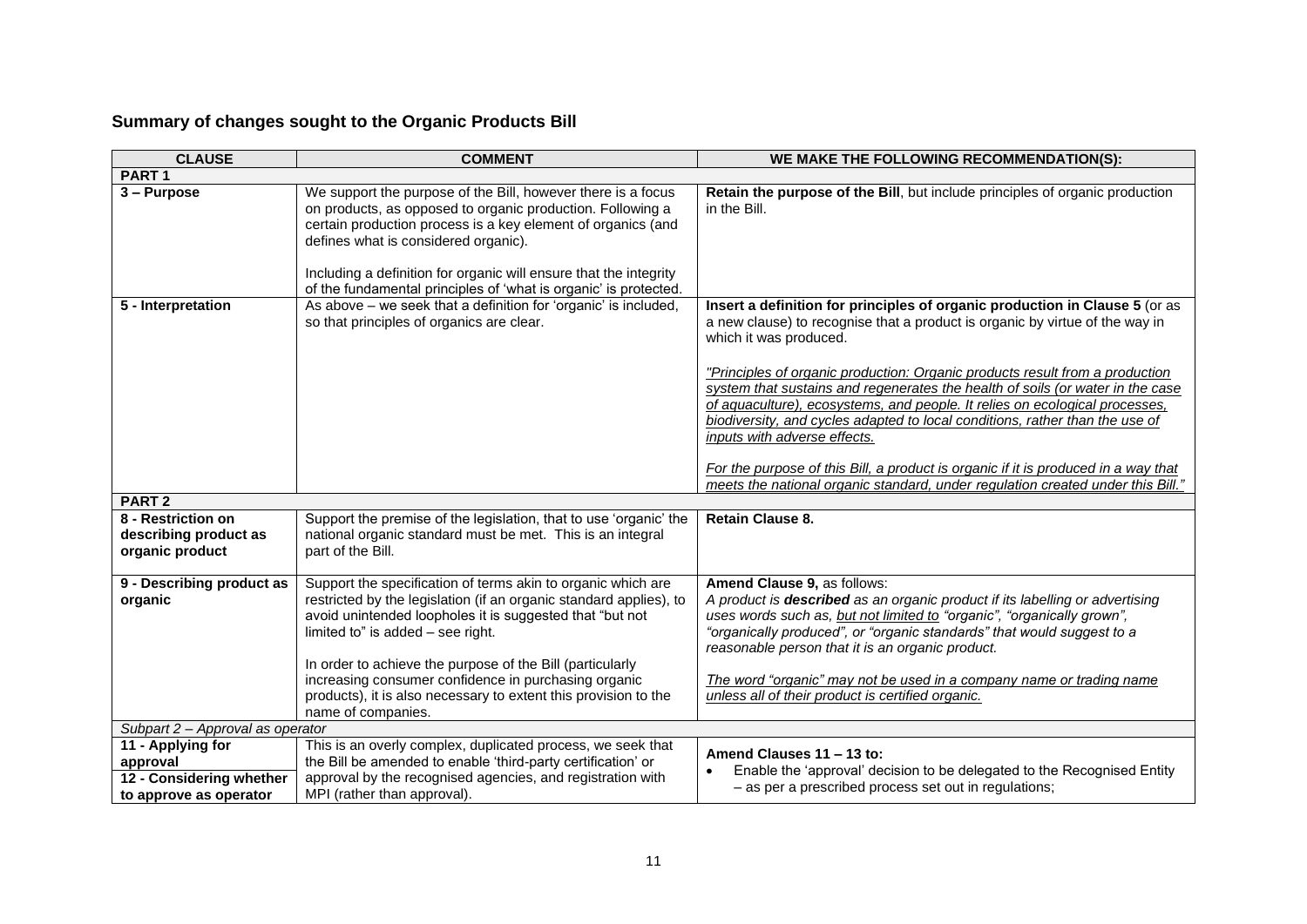| <b>CLAUSE</b>                                                                             | <b>COMMENT</b>                                                                                                                                                                                                                                                                                         | WE MAKE THE FOLLOWING RECOMMENDATION(S):                                                                                                                                                                                                                                          |
|-------------------------------------------------------------------------------------------|--------------------------------------------------------------------------------------------------------------------------------------------------------------------------------------------------------------------------------------------------------------------------------------------------------|-----------------------------------------------------------------------------------------------------------------------------------------------------------------------------------------------------------------------------------------------------------------------------------|
| 13 - Granting or refusing<br>approval                                                     |                                                                                                                                                                                                                                                                                                        | Remove the requirement for an organic producer to seek approval from<br>$\bullet$<br>the relevant ministry and instead require registration of organic<br>producers with the relevant ministry (which would be done by the<br>Recognised Agency); and                             |
|                                                                                           |                                                                                                                                                                                                                                                                                                        | Any consequential amendments to other clauses.                                                                                                                                                                                                                                    |
| 15 - Surrendering<br>approval                                                             | As above - consequential change.                                                                                                                                                                                                                                                                       | Amend Clause 15 to also require notification of a Recognised Agency, who<br>would then be required to notify the relevant ministry.                                                                                                                                               |
| 16 -Suspending approval                                                                   | Support a clear process for suspension, however<br>consequential changes are required to reflect the changed we<br>seek to enable Recognised Agencies to approve/certify<br>organic producers.                                                                                                         | Amend Clause 16 to enable a Recognised Agency to recommend to the<br>relevant Ministry that an organic producers' approval be suspended.                                                                                                                                          |
| 17 - Withdrawing<br>Approval                                                              | As above.                                                                                                                                                                                                                                                                                              | Amend Clause 16 to enable a Recognised Agency to recommend to the<br>relevant Ministry that an organic producers' approval be withdrawn.                                                                                                                                          |
| 18 - Use of national mark                                                                 | As discussed in submission.                                                                                                                                                                                                                                                                            | In the Bill or subsequent regulations, specify:<br>The administration of the National Mark by the Organic Governance<br>Group.<br>The requirements for use domestically, and for organic exports.<br>$\bullet$<br>Whether the use of the National Mark is mandatory or voluntary. |
| Subpart 3 - Recognising entities                                                          |                                                                                                                                                                                                                                                                                                        |                                                                                                                                                                                                                                                                                   |
| 19 - Recognising<br>agencies                                                              | As discussed in submission.                                                                                                                                                                                                                                                                            | <b>Amend Clauses 19-21:</b><br>to enable recognition of only third-party agencies only (Recognised<br>$\bullet$                                                                                                                                                                   |
| 20 - Recognising natural<br>persons                                                       |                                                                                                                                                                                                                                                                                                        | Agencies), rather than individuals as a Recognised Person (acting as an<br>independent, or the individuals within the Recognised Agency); and<br>Any consequential amendments to other clauses.                                                                                   |
| 21 - Recognising classes<br>of natural persons                                            |                                                                                                                                                                                                                                                                                                        |                                                                                                                                                                                                                                                                                   |
| 22 - Relevant chief<br>executive may recognise<br>certain entities without<br>application | Clause 22 enables a relevant chief executive to recognise<br>relevant Ministry and Personnel as a Recognised Agency or<br>person, without application.                                                                                                                                                 | Provide clarification on what grounds Ministry and Personnel can obtain such<br>privilege, and the accountability for such decisions.                                                                                                                                             |
| 28 - Duties of recognised<br>entity                                                       | As above - we seek that the Bill provides a process that<br>enables recognition of third-party agencies only (Recognised<br>Agencies), rather than individuals as a Recognised Person<br>(acting as an independent, or the individuals within the<br>Recognised Agency) and a process of registration. | <b>Amend Clause 28:</b><br>Delete $(2)(a)$ .<br>$\bullet$<br>Amend references to approval to certification.<br>$\bullet$<br>Include registering organic producers with the relevant ministry as a<br>$\bullet$<br>function of the recognised agency.                              |
| Subpart 4-Provisions applying to both approval and recognition                            |                                                                                                                                                                                                                                                                                                        |                                                                                                                                                                                                                                                                                   |
| 35 - Requesting further<br>information from<br>applicant                                  | Consequential change.                                                                                                                                                                                                                                                                                  | Amend Clause 35 to enable Recognised Agencies to request information, for<br>approval/certification                                                                                                                                                                               |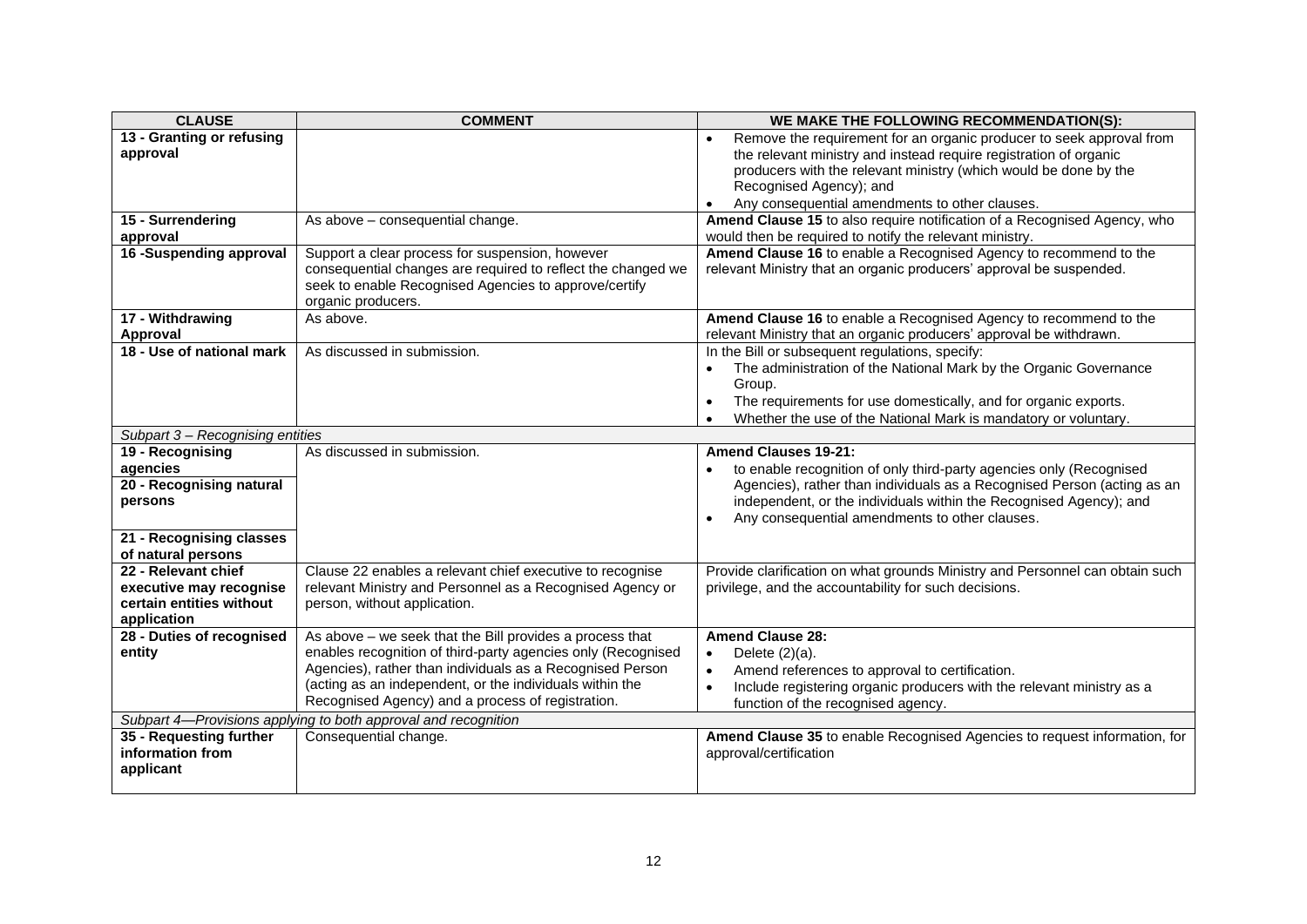| <b>CLAUSE</b>                                 | <b>COMMENT</b>                                                    | WE MAKE THE FOLLOWING RECOMMENDATION(S):                                                  |
|-----------------------------------------------|-------------------------------------------------------------------|-------------------------------------------------------------------------------------------|
| 36 - Proposing to refuse                      | Consequential change.                                             | Amend Clause 36 to reflect changes sought to enable Recognised                            |
| or withdraw approval or                       |                                                                   | Agencies/Entities to undertake approval/certification.                                    |
| recognition                                   |                                                                   |                                                                                           |
| Register of operators and recognised entities |                                                                   |                                                                                           |
| 39 - Public register of                       | This clause requires the relevant CE to keep and maintain a       | Amend Clause 39 (1) to:                                                                   |
| operators and                                 | register of all operators and recognised entities approved by     | (a) operators certified by a recognised entity approved by the chief                      |
| recognised entities                           | the CE.                                                           | executive:                                                                                |
|                                               |                                                                   | recognised entities recognised by the chief executive<br>(b)                              |
|                                               | To reflect the changes sought in this submission (to enable       |                                                                                           |
|                                               | third party certification) a minor change is sought. A process    |                                                                                           |
|                                               | of registration with the relevant ministry would enable the       |                                                                                           |
|                                               | public register to be kept and maintained.                        |                                                                                           |
| 40 - Content of register                      | In order to provide the consumer confidence and clarity what      | Amend Clause 40 to require that the information on the public register                    |
|                                               | products are organic, the public register should include          | clearly identifies organic product lines, where an organic operator also                  |
|                                               | specific reference to organic product lines (particularly where   | produces non-organic products                                                             |
|                                               | the producer also has produced non-organic products).             |                                                                                           |
|                                               |                                                                   |                                                                                           |
| <b>PART 3 - Imports and Exports</b>           |                                                                   |                                                                                           |
| 45 - Chief executive                          | There is potential for an 'grey area' for imported pre-packaged   | Amend Part 3 (Imports and Exports) to clearly state the requirement that                  |
| approval of foreign                           | products labelled organic, we seek an amendment to make           | imported product (whether pre-packaged or not) to which an organic standard               |
| organic products                              | this clear.                                                       | relates must be approved via clause 45, otherwise it may not be labelled                  |
| regimes for importation                       |                                                                   | organic.                                                                                  |
| into New Zealand                              | The detail within the Bill on equivalency agreements is           | Whether in the Bill or subsequent regulations, it will be important to specify:           |
|                                               | relatively brief, however these provisions will be important to   | How trade will continue whilst national equivalency agreements are                        |
|                                               | the overall functioning of the regime.                            | being negotiated and implemented.                                                         |
|                                               |                                                                   | What the verification procedures will be once regulation is implemented                   |
|                                               |                                                                   | for unregulated markets looking to export to New Zealand and who will                     |
|                                               |                                                                   | control this process.                                                                     |
|                                               |                                                                   | Risk mitigation procedures for these changes to ensure international                      |
|                                               |                                                                   | trade is not adversely affected.                                                          |
| 47 - Official assurances                      | If an organic standard is met, an official assurance does not     | Clarify that if an organic product meets the organic standard (and is certified           |
|                                               | seem necessary                                                    | by a Recognised Agency) an official assurance is not required                             |
| 50 - Exemption from                           | Building in exceptions within the Bill risks undermining the      | <b>Delete Clause 50</b>                                                                   |
| organic standard for                          | integrity of the regime and purpose of the Bill.                  |                                                                                           |
| exported product                              |                                                                   |                                                                                           |
| <b>PART 4 Cost Recovery</b>                   |                                                                   |                                                                                           |
| 51 - Costs to be                              | A key concern of the sector is the potential additional costs for | Amend the cost recovery clauses, to:                                                      |
| recovered                                     | the organic sector. We support the inclusion of the principles    | Include in the Bill, expression that the costs to operate the regime will be<br>$\bullet$ |
| 52 - Principles of cost                       | of equity, efficiency, justifiability and transparency for cost   | apportioned to all domestic and export organic sales.                                     |
| recovery                                      | recovery. Any additional costs within the system need to be       |                                                                                           |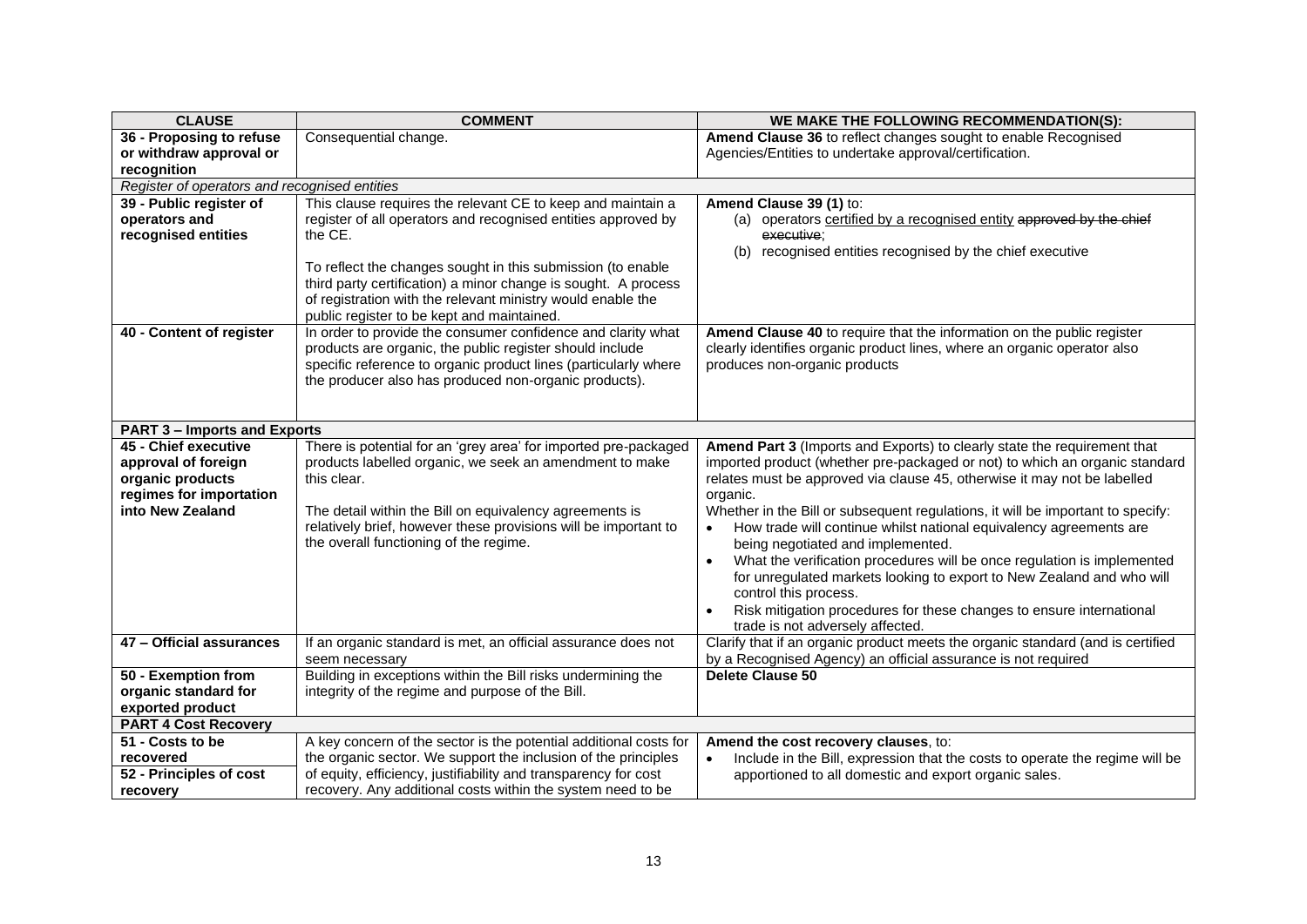| <b>CLAUSE</b>                                | <b>COMMENT</b>                                                                                                                                                                                                                                                                                      | WE MAKE THE FOLLOWING RECOMMENDATION(S):                                                                                                                                                                                                                                                                                                                                                                                                                                                                                                                                                                                       |
|----------------------------------------------|-----------------------------------------------------------------------------------------------------------------------------------------------------------------------------------------------------------------------------------------------------------------------------------------------------|--------------------------------------------------------------------------------------------------------------------------------------------------------------------------------------------------------------------------------------------------------------------------------------------------------------------------------------------------------------------------------------------------------------------------------------------------------------------------------------------------------------------------------------------------------------------------------------------------------------------------------|
| 53 - Methods of cost<br>recovery             | sufficiently justified in terms of the benefits that deliver to the<br>sector.<br>Removing the proposed 'two-step' approval process and<br>instead using a system similar to the current certification<br>model (as discussed above), will go part of the way towards<br>reducing additional costs. | Include a form of benchmarking of the total fees an operator is subjected<br>$\bullet$<br>to, in comparison to our organic trading partners who have had organic<br>regulations in for many years.<br>Ensure the approach to cost recovery set out in regulations is simple and<br>preferably that fees or charges are paid at the point of registration<br>(certification).<br>Provide greater transparency on fees, levies, or charges with a cost<br>recovery structure.<br>Include a clause that required the relevant ministry to publish on their<br>website a report detailing the cost recovery review for each period |
| 55 - Three-yearly review<br>of cost recovery | Support the inclusion of a review of cost recovery, additional<br>sub clauses are proposed to ensure that that review is robust.                                                                                                                                                                    | Amend Clause 55 to include the following requirements as part of a review:<br>Assessment against cost recovery principles.<br>$\bullet$<br>Consider cost recovery practices in other jurisdictions.<br>$\bullet$<br>Consider the implication of cost recovery regime on international<br>$\bullet$<br>competitiveness.                                                                                                                                                                                                                                                                                                         |
| 57 - Penalty on unpaid<br>debt               | After 20 working days, increased by 10% of the sum of the<br>debt, and for every 6 months thereafter.                                                                                                                                                                                               | Consider including provision for an alternative arrangement to be entered into<br>(e.g. deferred payment), if the circumstances require.                                                                                                                                                                                                                                                                                                                                                                                                                                                                                       |
| <b>PART 5 - Enforcement</b>                  |                                                                                                                                                                                                                                                                                                     |                                                                                                                                                                                                                                                                                                                                                                                                                                                                                                                                                                                                                                |
| 62 – Power of<br>warrantless entry           | Enabling the power of warrantless entry seems unnecessary<br>within the Bill and could pose health and safety issues.                                                                                                                                                                               | Amend Clause 62 to ensure that a process is followed and that entry of an<br>organic products officer is associated with reasonable suspicion of major non-<br>compliance.                                                                                                                                                                                                                                                                                                                                                                                                                                                     |
| 67 - Power to issue an<br>improvement notice | We support the approach whereby enforcement sits with the<br>relevant Ministry, but compliance/verification with Recognised<br>Agencies. However, we propose that Recognised Agencies<br>would be better placed to issue 'improvement notices'.                                                     | <b>Amend Clause 67:</b><br>Reflect existing terminology (minor or major non-compliance notices and<br>$\bullet$<br>corrective action requests).<br>To provide Recognised Agencies the ability to issue minor or major non-<br>$\bullet$<br>compliance notices and corrective action requests (instead of<br>improvement notices) with regard to meeting an organic standard and<br>minor or major, with a requirement to notify the relevant Ministry of a<br>major non-compliance notice.                                                                                                                                     |
| <b>PART 6 - Regulations and notices</b>      |                                                                                                                                                                                                                                                                                                     |                                                                                                                                                                                                                                                                                                                                                                                                                                                                                                                                                                                                                                |
| 105 - Organic standards                      | As discussed above.                                                                                                                                                                                                                                                                                 | <b>Amend Clause 105:</b><br>Include a role for representative organic sector group (Organic<br>$\bullet$<br>Governance Group - as discussed above) in developing organic<br>standards.<br>Include principles of what regulation should achieve:<br>(4) In determining the content of an organic standard, the following<br>should be taken into account, as far as is reasonably practical in<br>achieving the purpose of the Act ensure that:<br>the regulatory regime is simple to understand and<br>a)<br>administer;<br>b) the regime has flexibility; and                                                                 |